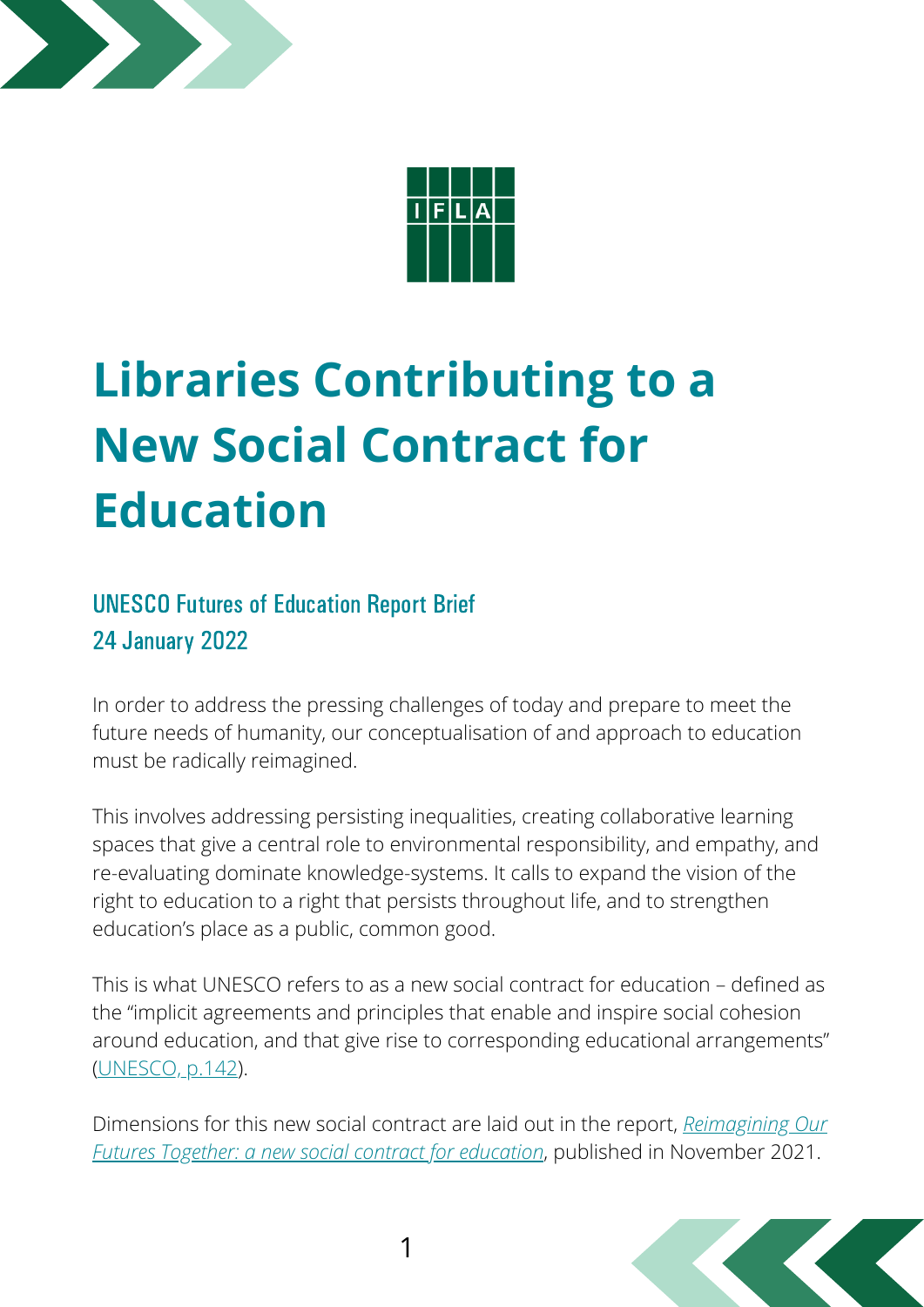This report is the result of collective work by the International Commission on the Futures of Education, established by UNESCO in 2019. Learn more: UNESCO Futures of Education.

With the goal of achieving meaningful change by 2050, this report is intended to act as a catalyst for dialogue, research, and action towards a new social contract for education. It does not seek to replace current education systems, but instead explores the following essential questions: *What should we continue doing? What should we abandon? What needs to be creatively invented afresh?*

In addition to, and in combination with, these questions, we add our own:

*What is the role of libraries, librarians, and information professionals in imagining and co-creating this new social contract?*

This brief provides an overview of the Futures of Education Report. It highlights areas where the library field has an important role to play and encourages reflection on how library professionals can be involved in the creation of a new social contract for education.

# **Why is a new social contract for education necessary?**

This report was written within the context of increasingly urgent challenges, with dire implications for the way humans interact with our environment, emphasising the need for radical re-evaluation of our current systems.

The COVID-19 pandemic has shone a harsh light on the critical importance of fostering scientific, media, and information literacy in our populations. It has highlighted the adverse effects felt by billions of children and young adults who have been unable to attend physical school.

In addition, the ever-increasing threat of climate change places the world at a precarious turning point, requiring urgent action to change course.

Beyond these immediate threats, global trends have shown the fabric of civil society and democracy to be fraying in some parts of the world, spurred on by increasing inequalities and a rise in identity-driven populism.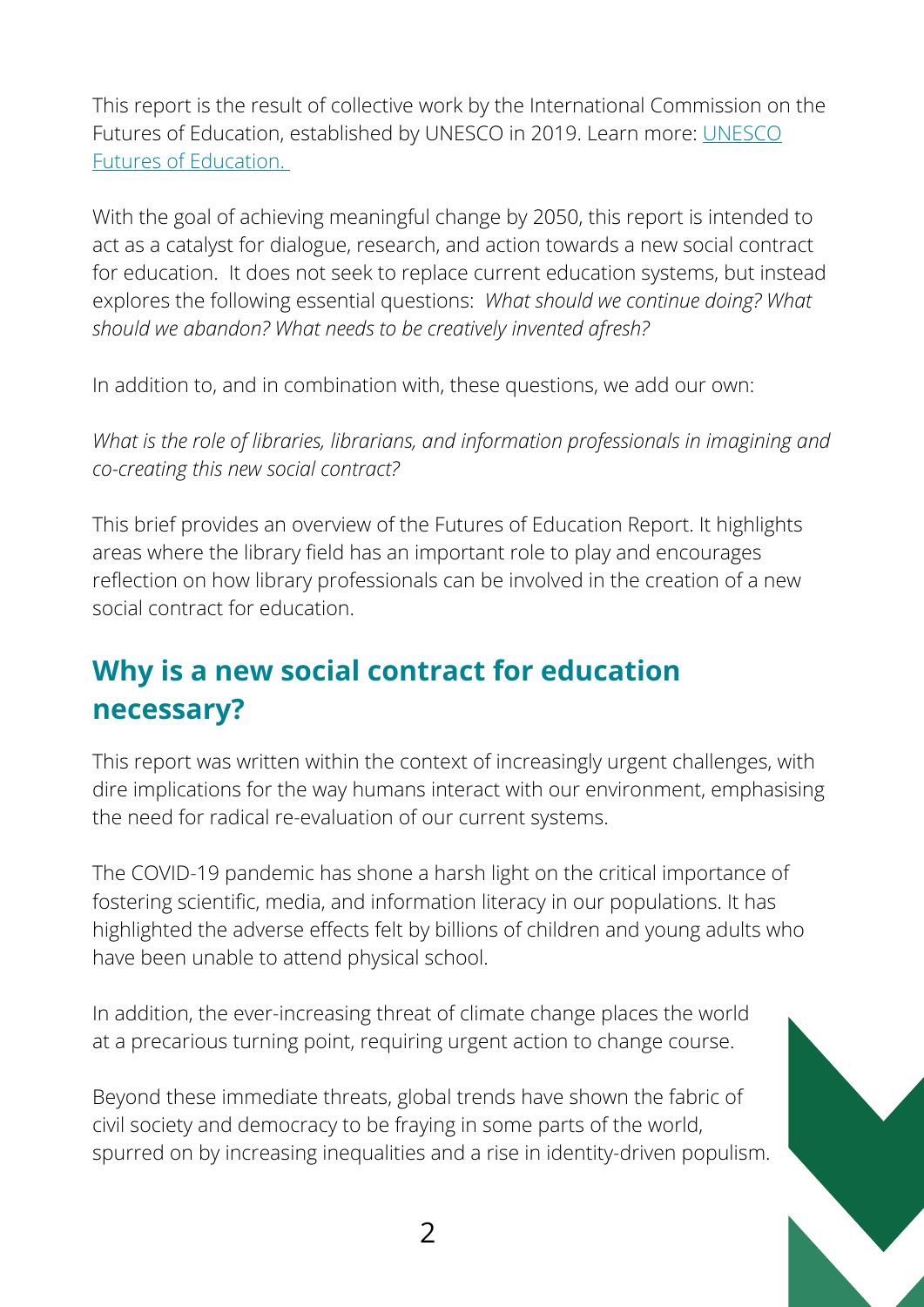Digital technologies have changed the way we interact with one another and access information, but have also led to significant questions around privacy, privatisation of information, and misinformation.

Humanity is facing an increasingly complex and uncertain future. Against this backdrop, and in conjunction with the goals of Agenda 2030, there is a clear need to create systems of education that prepare humanity to face these challenges.

**A new social contract for education - an "implicit agreement among members of a society to cooperate for shared benefit" - is needed.** A new social contract for education must change our collective approach to education.

It calls for a reimagining of education systems in line with the core principles of cooperation, solidarity, and respect for humanity's place in an interconnected ecological system.

This will take all stakeholders, at all levels, working together to determine what is working in our current systems and to reimagine a future of education in which all people can take part in accessing, creating, sharing, and benefitting from knowledge.

## **The Dimensions of a New Social Contract**

The Report examines five dimensions for change which are needed to build a new social contract for education.

#### Pedagogy for Solidarity and Cooperation

This dimension calls for pedagogy to be reimagined around the principles of **cooperation and solidarity**, in place of individualism and competition. Critically, pedagogy needs to be designed to foster empathy and compassion, breaking down barriers between different ways of knowing, and building the capacity for individuals to cooperate to transform the world.

Within this dimension, the importance of early childhood education is stressed, specifically the role it plays in promoting encounters with the world and setting up a lifelong love for learning. Here, a wide variety of partners that support parents in early childhood education, including day-care centres, libraries, museums, community centres, and parks, are encouraged to be well-funded and treated as **essential public services**.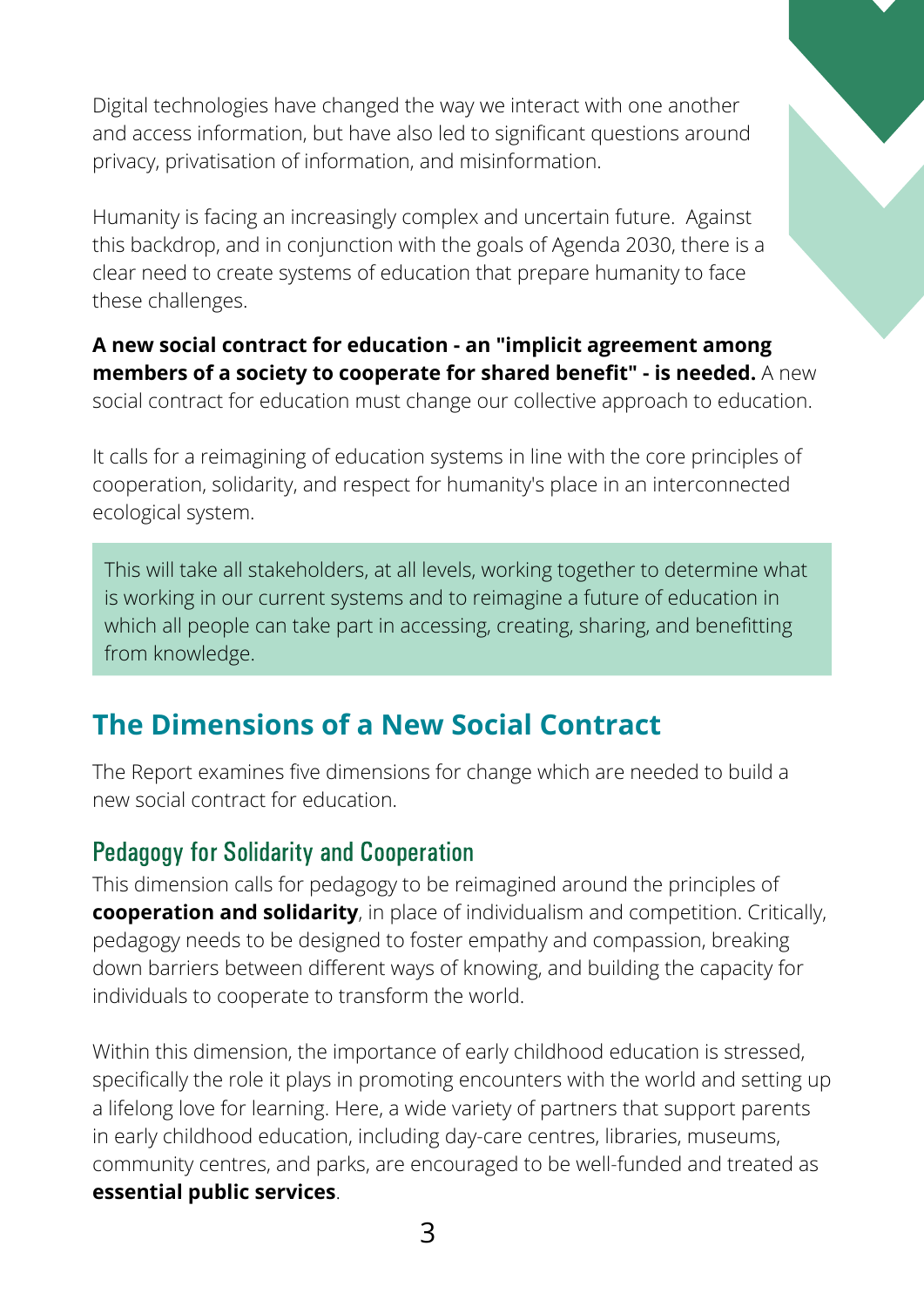

The involvement of these learning spaces, especially libraries and museums, goes even further, playing a role in developing a learner's awareness of their

place in the world. Here the importance of **cultural heritage** is clear. It helps learners understand what has come before - the memories, traditions and aspirations that have informed our collective histories. In order to reimagine a more sustainable and inclusive world, there is a need to learn to understand our past and one another.

*"Students need to learn how others' actions affect them and how their actions affect others and, for this reason, classrooms and schools should bring students in contact with others who are different from them."* (UNESCO, p.60)

#### Curriculum and the Knowledge Commons

Fundamentally, human rights and democratic participation should be key building blocks in curricula that helps learners access the common knowledge of humanity - the **knowledge commons**. This should take special care to address inequalities in access to knowledge, especially relating to gender, race, and physical ability.

These curricula should be underpinned by two vital processes:

- the acquisition of knowledge as part of the common heritage of humanity
- the collective creation of new knowledge and new possible futures.

Both of these processes must consider **interdisciplinary and intercultural perspectives**, allowing all students to both learn from and contribute to the knowledge commons.

This stresses the importance of promoting increased **diversity in knowledge**. This includes linguistic diversity, diverse world views, and ways of knowing that have traditionally been left out of formal education, such as indigenous knowledge.

The dimension calls for **climate education** to be prioritised in order to fundamentally reorient how the place of humans in the world is understood. Further, it stresses the importance of building literacies, including media and information literacy, to counter the spread of misinformation.

#### Teachers and Educators

This dimension emphasizes the values of collaboration and teamwork in the teaching profession.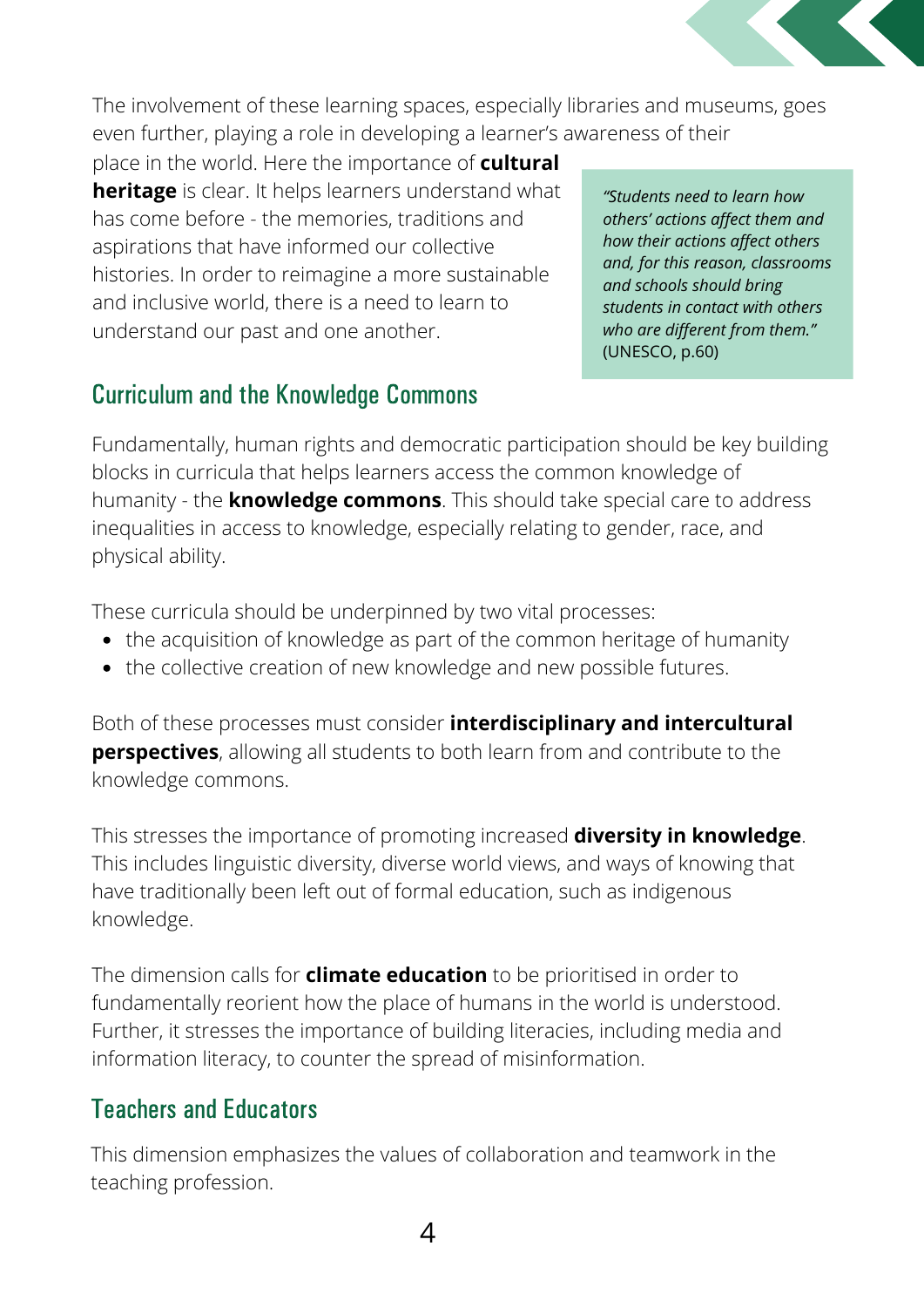It suggests that teachers work in teams with their fellow teachers, with subject specialists, literacy specialists and librarians, special needs educators, guidance counsellors, social workers, and others, to create learning environments that support both educators and learners.

It also stresses that knowledge production, reflection, and research are a part of the teaching profession. As teachers are also learners themselves, it emphasises the need to support **ongoing professional development** for educators.

## Safeguarding and Transforming Schools

Collaboration is also key to this dimension, which calls for the building of collective capacity to redesign our schools and learning environments.

The report notes that schools are places where **social relationships** are formed, where dialogue and cultural exchange are facilitated. Schools can act as examples of the futures we aspire to, upholding human rights and modelling sustainability and environmental responsibility. More than anything, schools must ensure diverse groups of people are brought together to learn with, and from, one another.

As learning environments now span both physical and digital spaces – it is stressed that digital technologies must aim to support – and not replace – schools.

As the report stresses that education happens both **within and beyond** the traditional school space, it suggests that schools should work more closely with other educational spaces to create learning communities. It imagines classrooms breaking down walls with the outside world, school being open and flexible, and helping learners access a wider set of social, cultural, and environmental resources.

Achieving this requires engagement with communities and other educational spaces (like libraries). One example given is the role university libraries can have in augmenting primary and secondary education by working cooperatively across institutions.

It is worth noting that many libraries already embody these values, such as modelling sustainable behaviours for their communities.

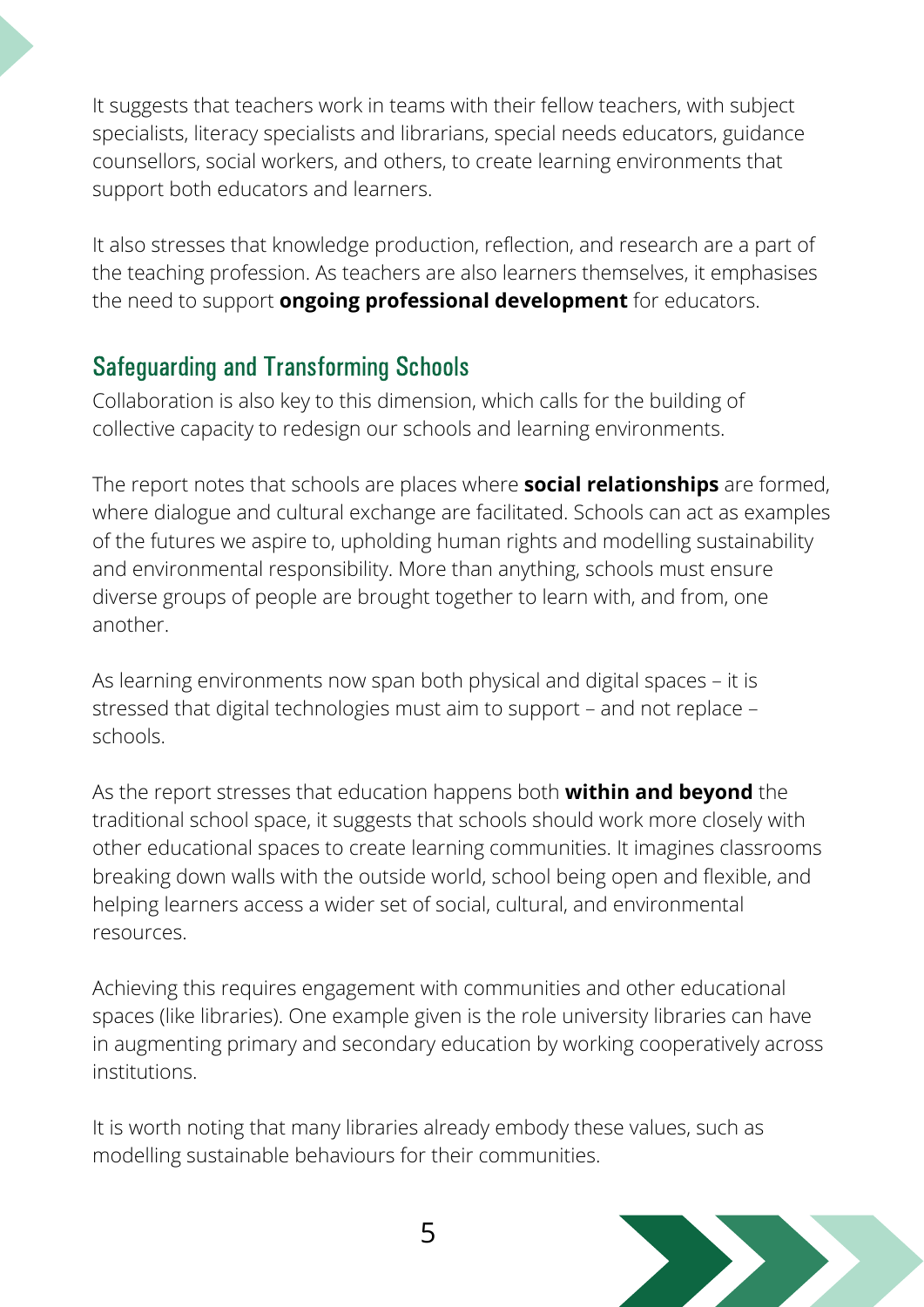#### Education across time and space

In line with the call to expand the vision of the right to education as being one that **persists throughout life**, this dimension looks at where and when education happens. It reimagines education as taking place in more times, spaces and stages of a learner's life than is currently the norm.

It calls for adult education to not only focus on 'skilling' and 'reskilling', but to fully help learners of all ages embrace the transformative possibilities that education can provide, upholding their right to lifelong learning.

As the world is rapidly changing, ensuring that people of all ages – especially those outside the formal schooling system – can access opportunities is increasingly important.

Regarding spaces where education happens, this dimension defines healthy educational ecosystems as ones that **connect natural, built, and virtual** sites of learning. In virtual spaces, UNESCO prioritises open access and open-source platforms, with strong protections for student and teacher data.

# **Key Points for Libraries**

Library and information professionals are brokers of **access to knowledge**. The world needs libraries to take part in the creation of environments where diverse ways of knowing are accessible, explorable, and able to be applied to education at all levels, so that in turn, new knowledge can be created in an inclusive manner.

Here are key takeaways from the Futures of Education Report and its dimensions of a new social contract, as summarised above, which may be of particular interest to the library profession:

#### Knowledge and Information Literacy

The report stresses that **embedding literacy** of all types into a new social contract for education is critical for success. This includes traditional literacy, but also digital, scientific, textual, ecological, and mathematical literacy. Literacy helps create an understanding of how to participate in the civic process – it is required to build critical thinking skills and create independent and ethical thinkers and doers.

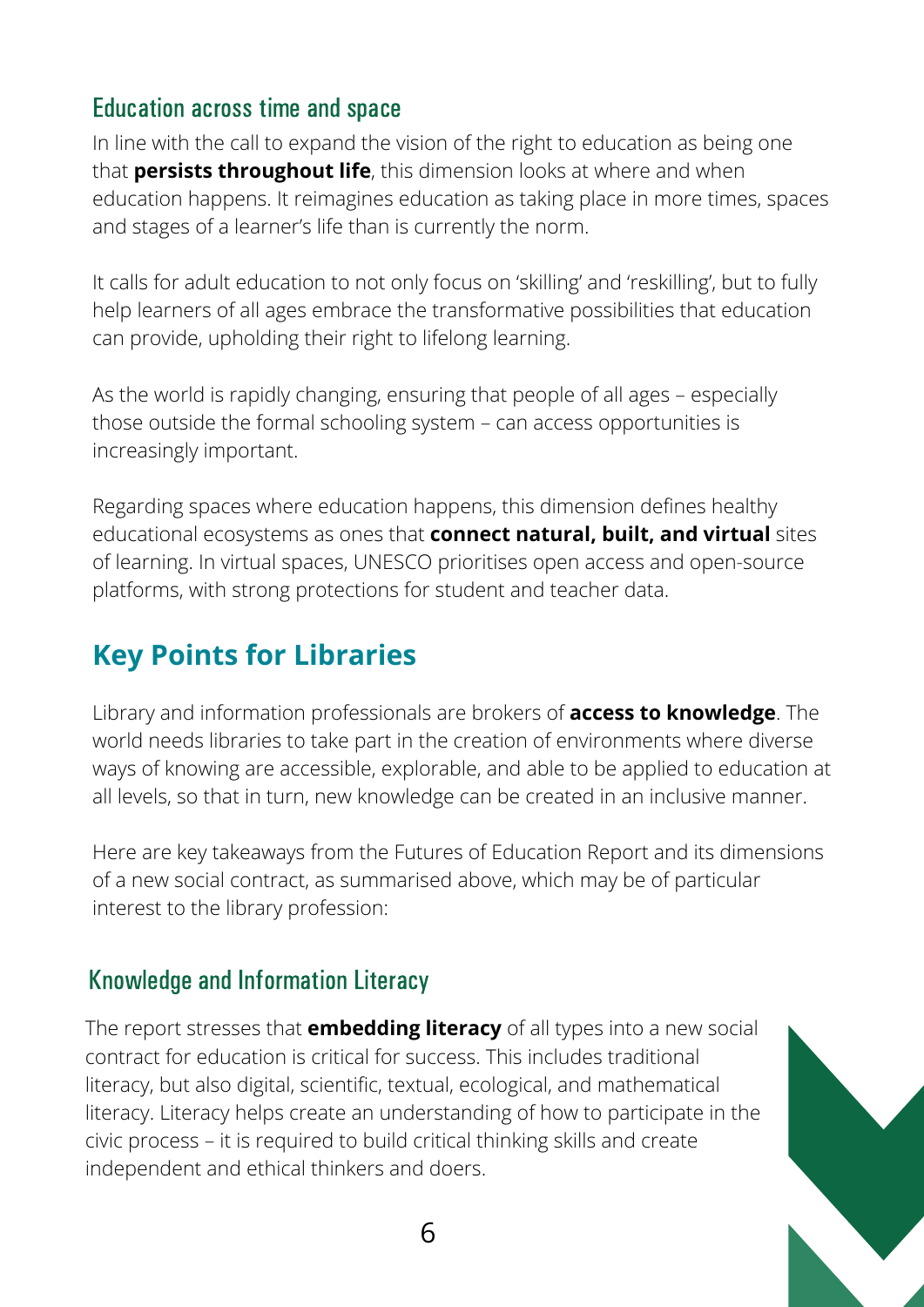Literacy learning requires students to actively take part in processes of corroboration and sensible sourcing, learning to come to sensible conclusions, authenticate findings and communicate them accurately.

In this, library and information professionals are critical players in the educational framework. They can help students of all ages build these literacies through the **discovery and navigation of knowledge**, and the ways information is accessed, assessed, and shared.



#### Interconnected Human Rights

Throughout this report, it is stressed that the right to education is critical for the realisation of all other **social, economic, and cultural rights**. Importantly, it stresses the link between the rights to education, culture, science, and information.

*"Freedom of opinion and expression can only be properly maintained when people have the ability to seek, receive and impart information and ideas."* (UNESCO, p. 114)

The right to participate in cultural life is supported by education, as access to cultural resources helps shape identities and expand worldviews. Education can, in turn, enable the ability to create and expand on cultural resources.

This is closely linked to the importance of ensuring

diverse knowledge systems are embedded in the knowledge commons. Ecologies of knowledge must reflect the many different ways in which different populations, cultures, and traditions read and understand the world.

**Libraries stand at the intersection of access to education and access to**

**culture.** Libraries help ensure that information relating to diverse knowledge systems is accessible and can be meaningfully applied to enrich education experiences.

#### Collaboration for new learning environments

Perhaps no theme is more present in the Futures of Education report than that of **collaboration**. The need to co-create learning spaces and learning communities is stressed throughout the report.

Librarians are called on to collaborate with teachers and community members to contribute to the creation of these spaces.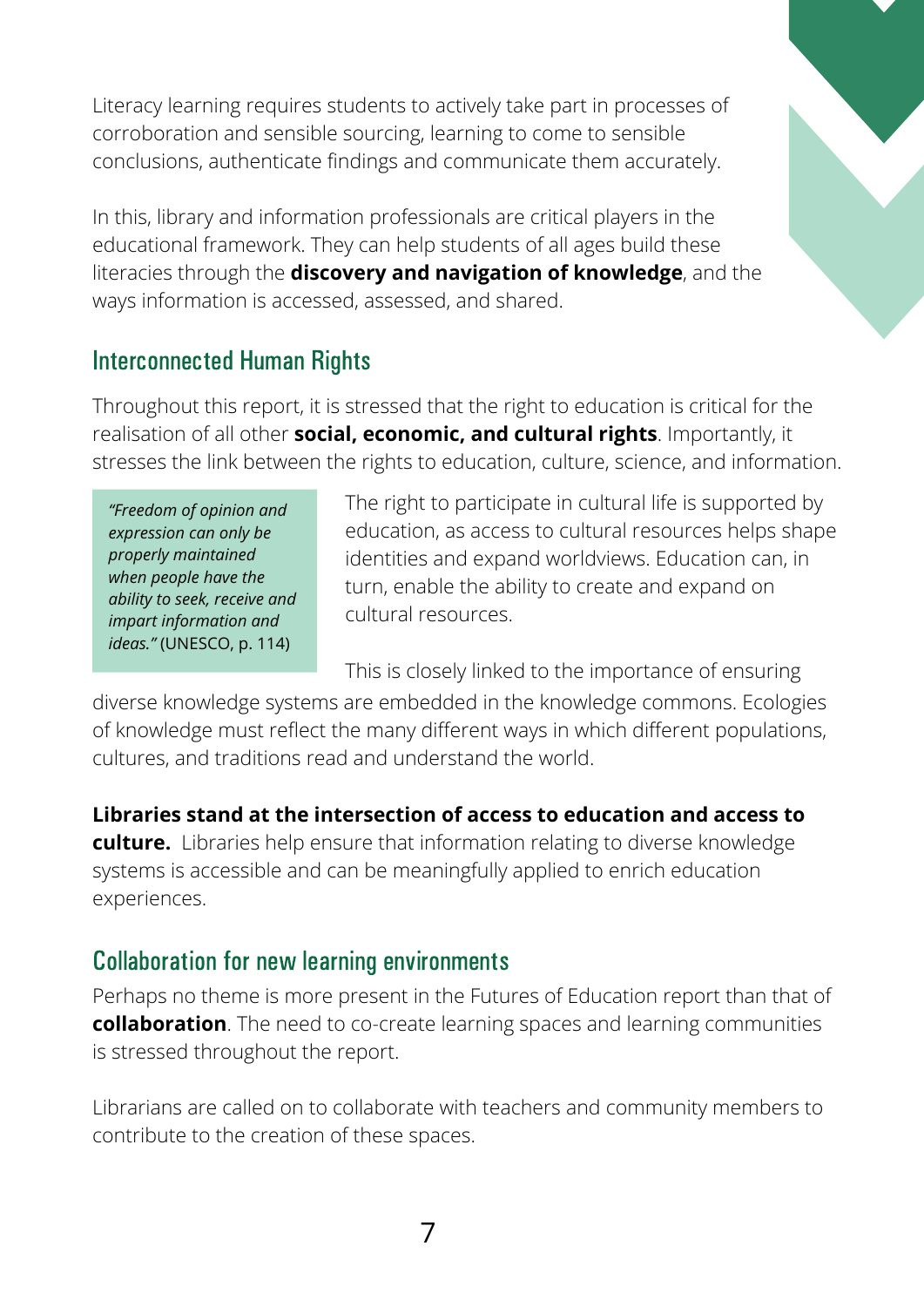

Librarians have important input to provide. This is especially true when viewed in parallel with the Report's strong focus on collective learning. **Libraries already are collaborative learning spaces**. While traditional schooling systems often emphasise individual success, the report urges future education systems to value **collective fulfilment, co-creation, and experience**.

Further, learning in libraries already is largely free from the pressure of assessment associated with measuring individual success. Instead, they are spaces of discovery, exchange, and exploration.

It is worth highlighting the following passage from the report:

*We can imagine these new school environments as a large library where some students study alone, connected to the internet or not, and others present their work to classmates and teachers. Others are outside the library in contact with people and worlds outside the school, possibly in far-flung places.*

*The library supports an immense diversity of situations and space times. It is a new environment quite different from the usual structure of the school and the classroom. This library can be taken both as a metaphor and literally. It reminds us that school times and spaces need to serve as portals connecting learners with the knowledge commons.* (UNESCO p. 95)

# **Calls to Action**

The report stresses that its function is to spark a dialogue – to present a proposal for a future of education and call on all stakeholders at all levels to explore pathways towards achieving this vision.

Coming out of this report, the International Commission on the Futures of Education proposes the following two calls to action:

#### Call for a New Research Agenda for Education

The proposals made in this report can form the basis of a robust research agenda that can help guide implementation of future education systems.

This research must centre **the right to education for all throughout life,** while taking possible future disruptions and their implementations into consideration.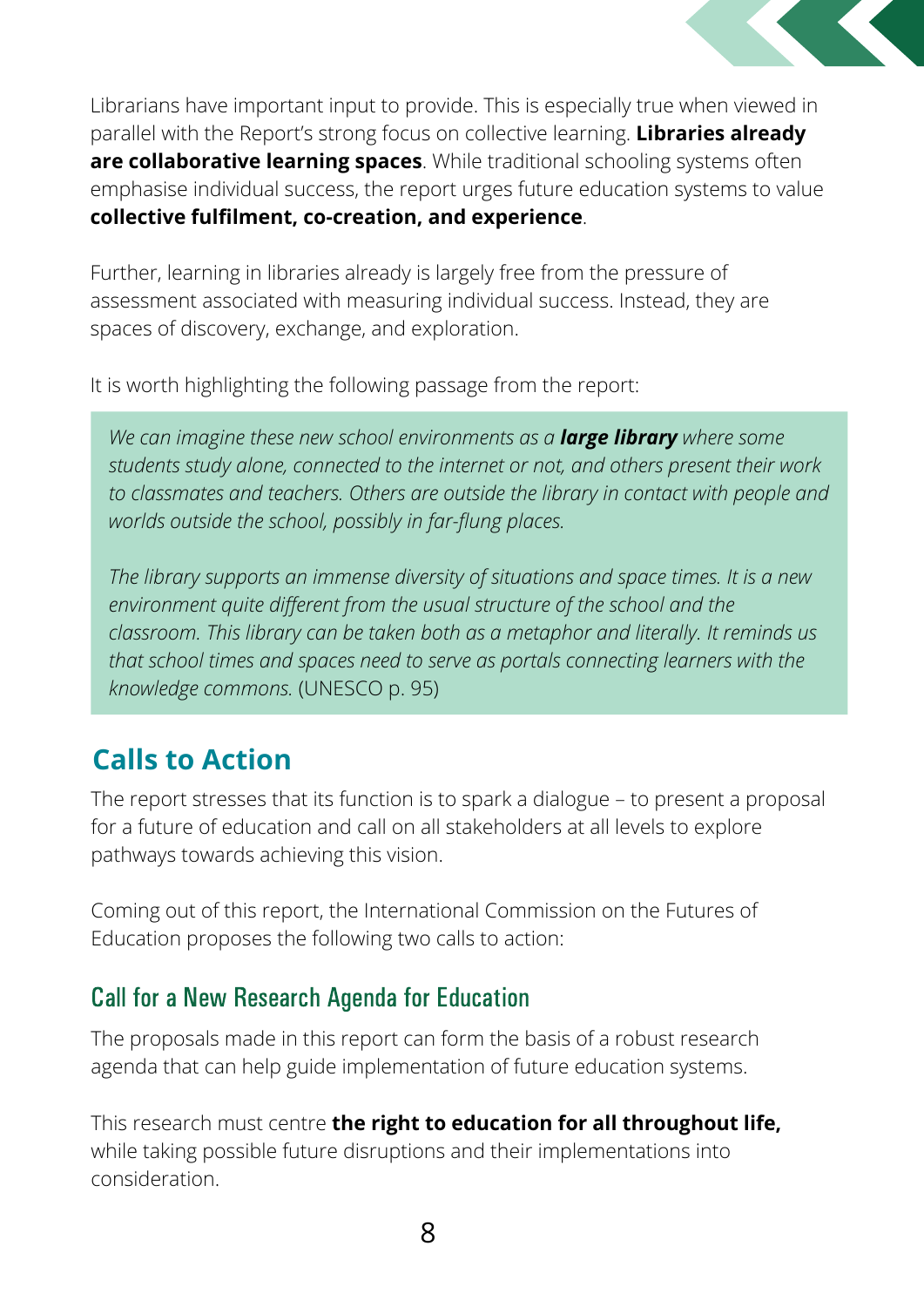

Researchers must gather data and evidence that is inclusive of **diverse sources and knowledge systems**. To achieve this, research must be carried out with a diverse stakeholder group, gathering insights from different perspectives and ways of knowing.

Libraries can be critical infrastructure for this research to take place. Beyond access to print and digital resources, libraries can be platforms for inviting input from diverse stakeholders. Libraries also play an important role in preserving this research information and outputs, allowing it to be accessible in future processes of reimagining education systems.

When discussing the decolonisation of information, librarianship – including indigenous librarianship – plays a key role in the way diverse knowledge is preserved, categorised, discoverable, and applied.

In support of this action point, libraries must also be active in studying and researching their own practices and impacts.

#### Call for Renewed Solidarity and Cooperation

The report stresses that the goal of creating a new social contract cannot be accomplished without **solidarity and collaboration** at all levels. This requires action within classrooms and learning spaces as well as creation of national, regional, and global commitments and policy frameworks.

There is an important role for all stakeholders to engage at the national, regional, and international levels to cooperate on initiatives that reduce inequalities and reinforce new educational commitments.

Within this is also a call to create a shared pool of international evidence and data around education, which includes enabling cross-border research.

Access to formal education and learning will need to be complemented by **equitable access to knowledge and information**: everyone, everywhere, will need digital access. Just as the health of any is connected to the health of all, our future survival depends on meeting the educational needs of every child, youth, and adult worldwide, so that they can participate conscientiously and actively in shaping and managing our common futures.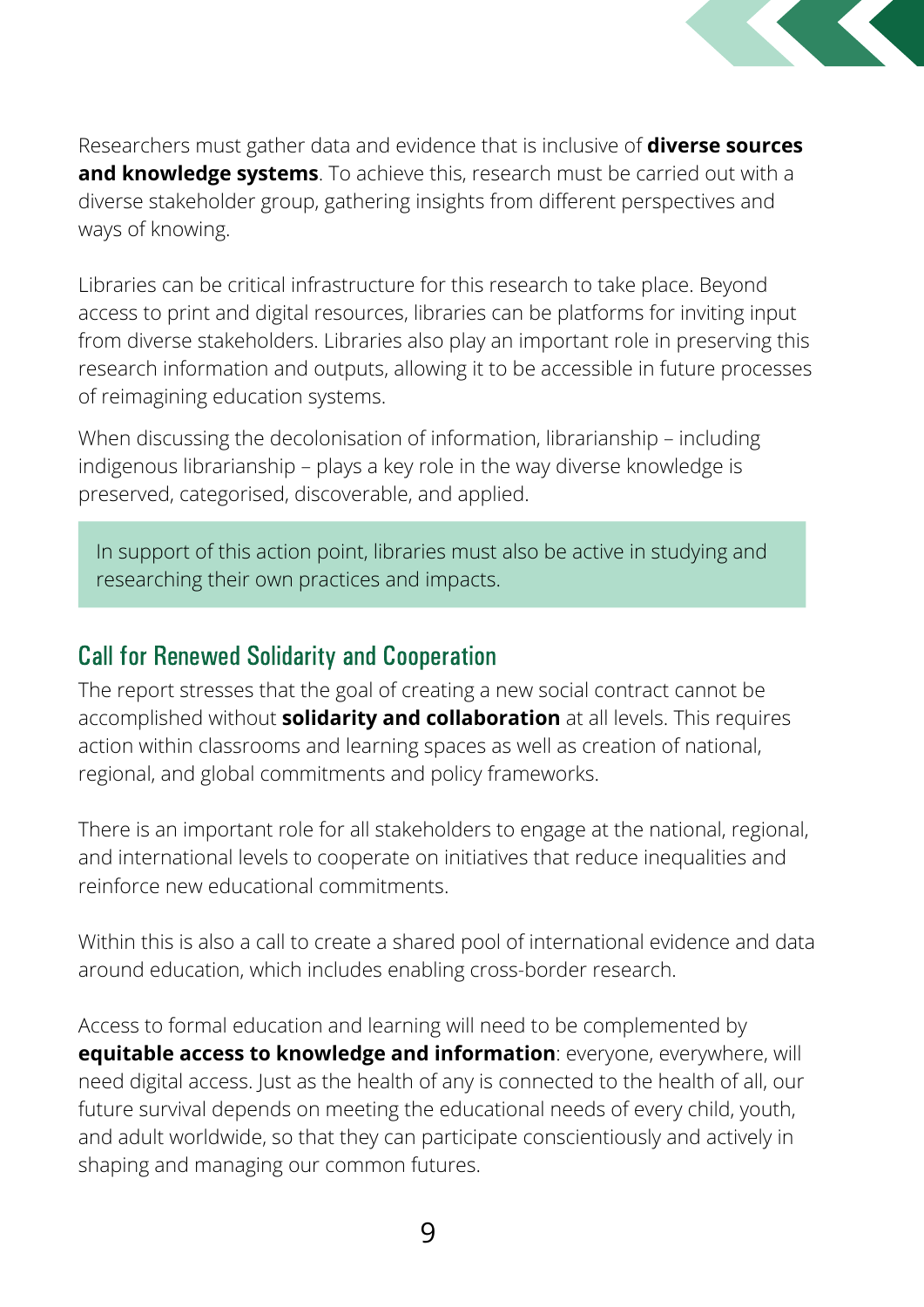Libraries will be an essential piece of the social fabric in support of education as a public and common good. Civil society organisations representing libraries at the national, regional, and international levels should be considered key stakeholders in creating new education standards and practices.

In our advocacy, we must work to **promote development policies** that support education holistically, including educational infrastructure that includes libraries.

# **Looking Ahead**

At its core, this Report calls for and aims to facilitate broad social dialogue, imagining the futures we want and conceptualising how education can help build them.

Education has many stakeholders – students, teachers, families, education administrators and decisionmakers at all levels of government. Education also concerns the public sector and civil society – especially where it intersects with social issues, inclusion, and justice.

This report is a starting point for this dialogue involving these stakeholders. It is an invitation to think and act together to co-construct a new future of education. **Library and information professionals can and must take part in these dialogues.**

#### What Can Be Improved?

Although libraries are named as participants in cooperative learning environments, the report could have included a more robust focus on the role of non-formal education providers in designing the future of education. The knowledge and experience held by library professionals as educators and brokers of knowledge, as well as the **potential of libraries to contribute to the cocreation of inclusive learning spaces**, could be further explored.

The call to **expand the scope of right to education to include all stages of life** is reiterated throughout the report. However, this call could be strengthened by exploring where and how lifelong learning can occur.

Libraries already are champions of lifelong learning, which goes beyond skillbased adult and vocational education.